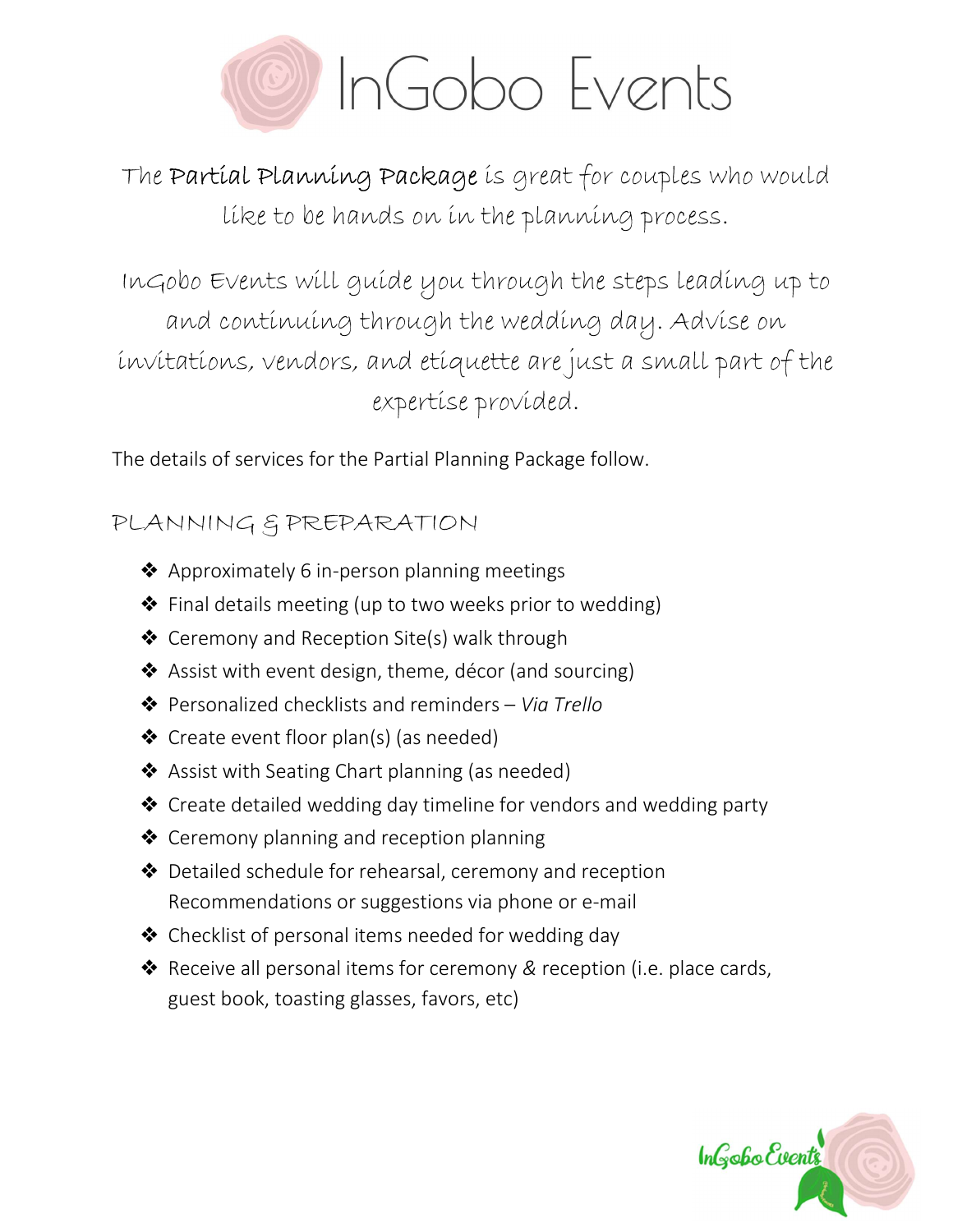

## VENDOR SELECTION & COORDINATION

- ❖ Review vendor contracts already in place
- ❖ Review vendor deposits and payments
- ❖ Additional vendor referrals (within budget parameters, verify availability)
- ❖ Distribute detailed setup & strike instructions
- ❖ Distribute wedding day timeline for vendors
- ❖ Distribute driving directions and maps
- ❖ Final confirmations to vendors by e-mail & phone (1 week prior)
- ❖ Relay final head count to appropriate parties

## INVITATIONS & STATIONERY

- ❖ Advise on invitation etiquette and wording
- **❖** Assist with design of invitations
- ❖ Referrals to invitation/stationary vendors
- ❖ Assist with design, wording, and purchase of ceremony programs, menus, signage, etc.

#### WEDDING REHEARSAL

- ❖ Direct wedding rehearsal
- ❖ Organize wedding party for line up and placement
- ❖ Distribute timeline to wedding party
- ❖ Provide information on attendants' duties